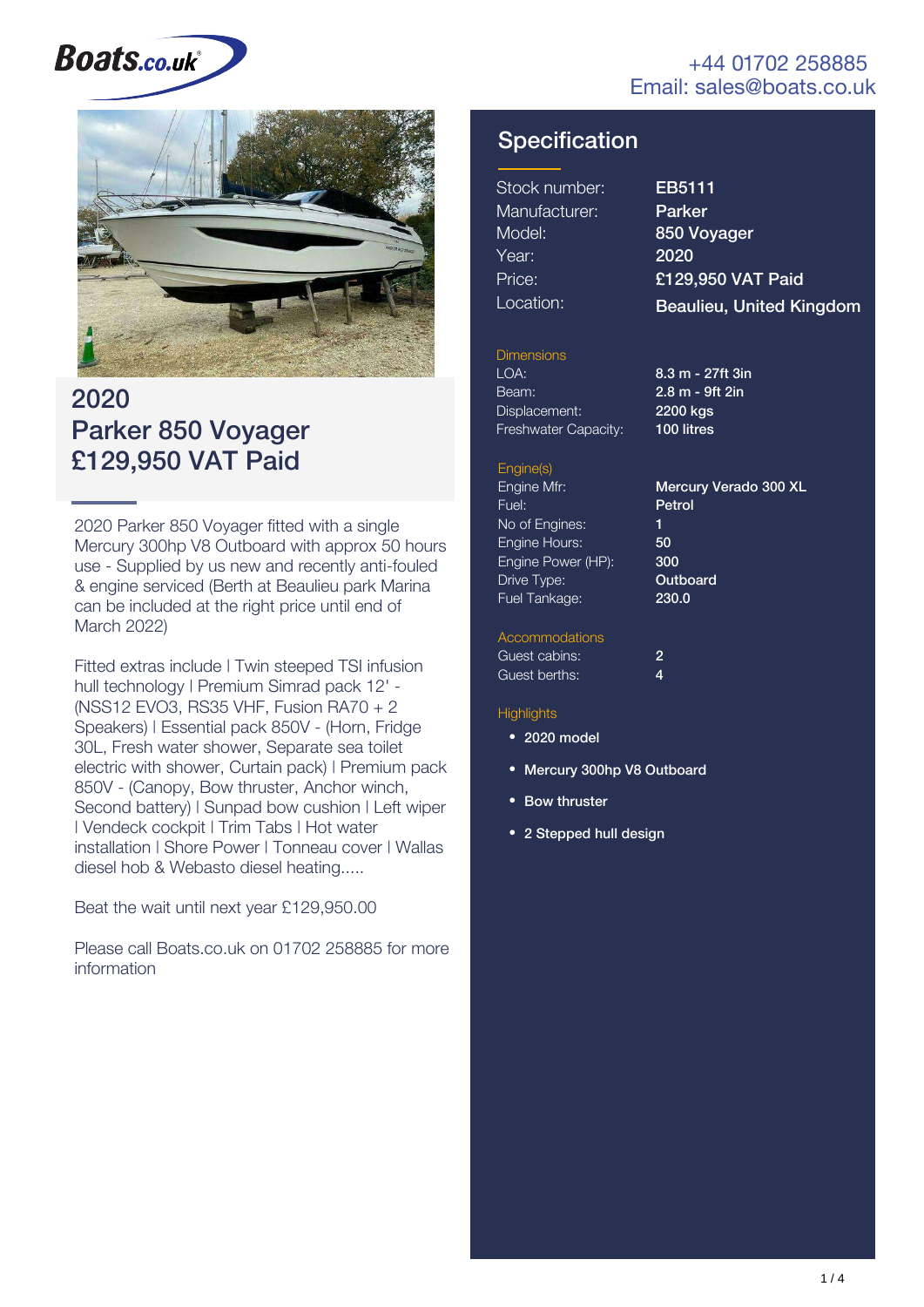## Accommodation

Toilet

# **Galley**

Fridge

Sink & drainer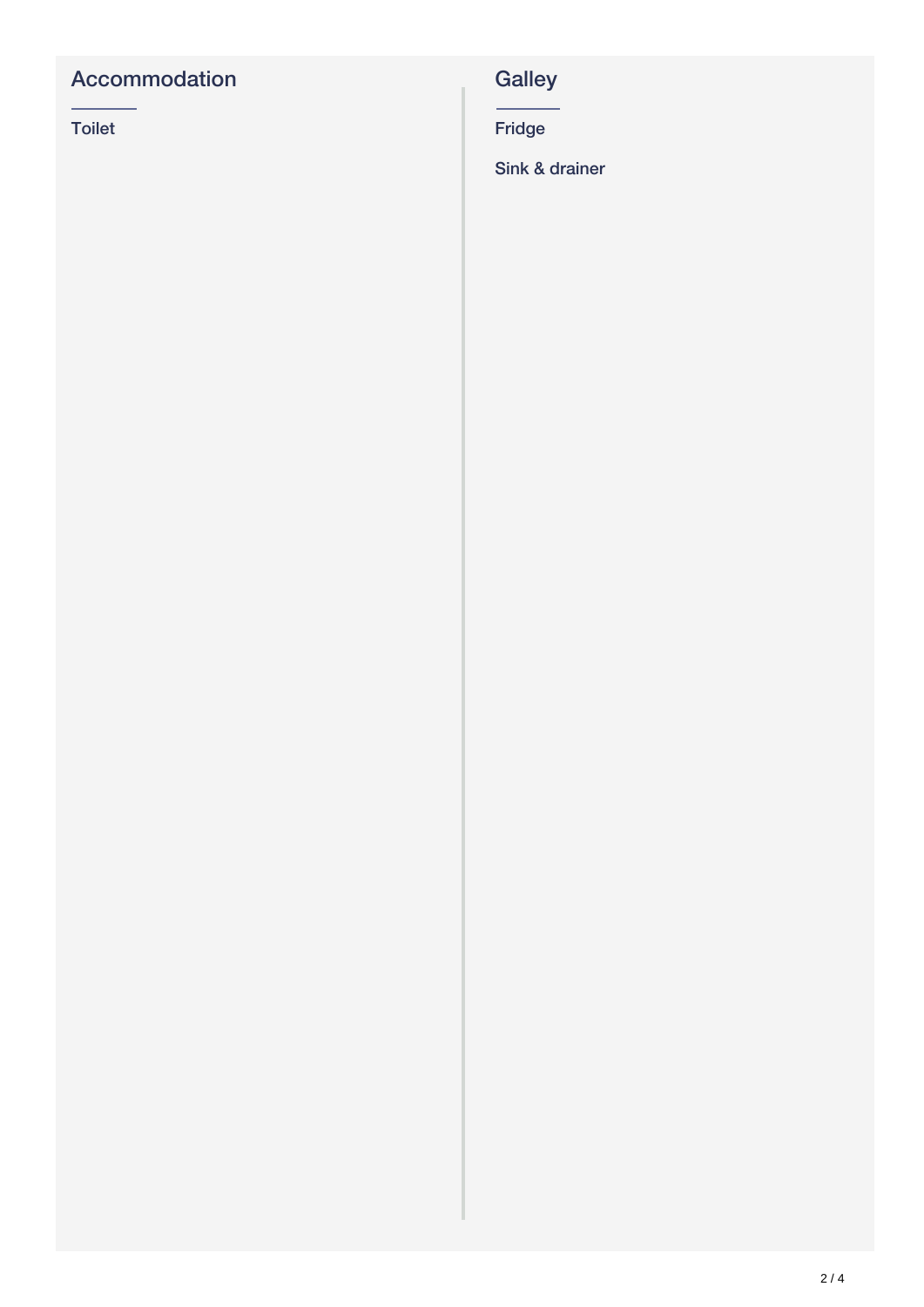#### Navigation Equipment

Navigation lights

**Compass** 

Depth instrument

GPS - Simrad 12" Evo3 GPS/Plotter/Sonar

VHF - Simrad RS35

Speed instrument

#### Electrical Equipment

Bow thruster

Battery charger

**Battery** - Dual batteries

Bilge pump

**Heating** - Webasto diesel heating

Shorepower

Hot & cold water system - Hot water tank installed

Holding tank - 40L Tank

Surround sound system - Fusion bluetooth stereo (AM/FM/AUX)

#### General Equipment

Anchor

Anchor winch

Covers - Tonneau cover and full canopry

Bathing platform

Teak laid cockpit - Vendeck flooring (not real teak)

**Sunbather** 

**Hydraulic trim tabs** - Zipwake Automatic trim tabs

Cockpit Table

#### **Disclaimer**

*All the information on this advert is correct to the best of our knowledge, but cannot be guaranteed until the point of sale.*